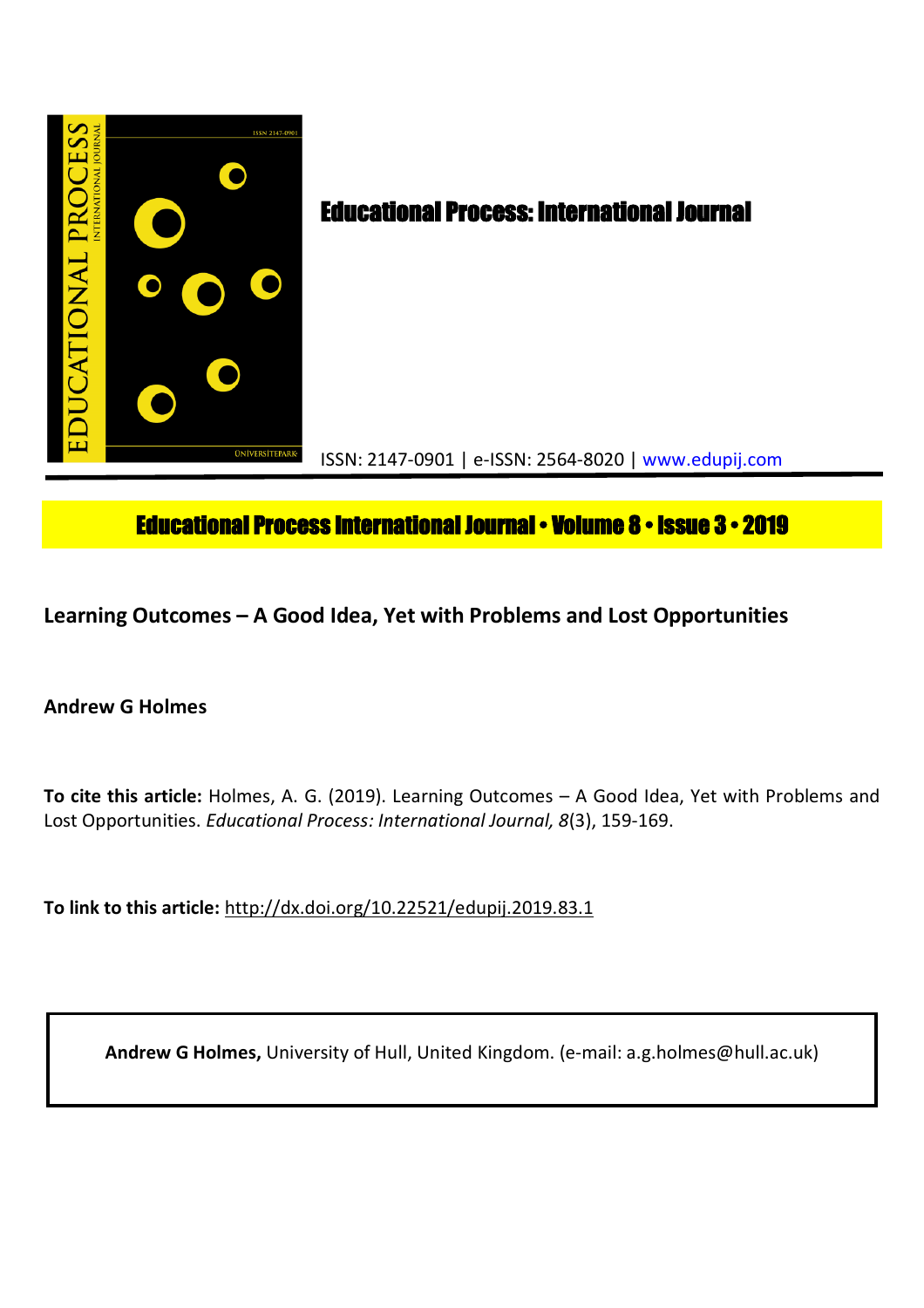# **Learning Outcomes – A Good Idea, Yet with Problems and Lost Opportunities**

### ANDREW G HOLMES

#### **Abstract**

Learning outcomes are used throughout assessment processes in higher education. In many countries their use is mandatory, with a frequent assumption that they bring many positive benefits to educational processes. Yet, there are tensions associated with them and their current mode of use has far less flexibility than they should provide. This paper considers from a conceptual basis some of the tensions associated with the use of prescribed pre-articulated learning outcomes and the question of whether learning outcomes, as currently operationalized, provide the benefits they were meant to deliver. This is of significance to educators throughout higher education.

**Keywords:** Learning outcomes, assessment, adult education, teaching and learning, lifelong learning, constructivist pedagogy.



……………………………………………………………………………………………

EDUPIJ • ISSN 2147-0901 • e-ISSN 2564-8020 Copyright © 2019 by ÜNİVERSİTEPARK edupij.com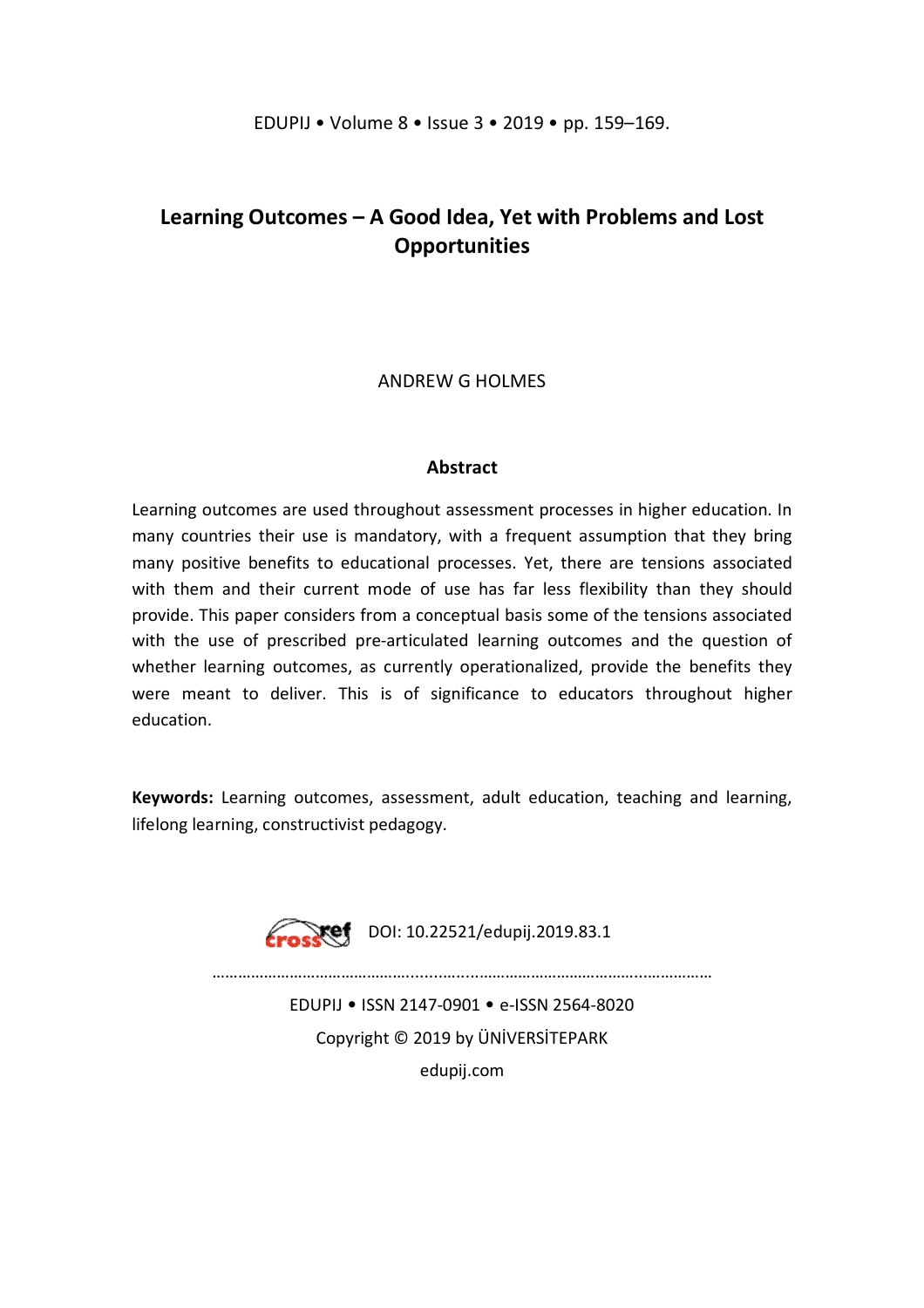#### **Introduction**

Learning outcomes are descriptive statements articulating "what a student should be able to know and do at a defined stage of a programme and/or within a defined element in the programme of study" (Ellis, 2004, p. 2) or "statements of desired outcomes expressed in terms that make it clear how measurement can be achieved" (Melton, 1996 p. 409). Essentially they are "What a student knows or can do as a result of learning" (Otter, 1992 p. 2). Learning outcomes describe the knowledge, skills and attitudes students should have acquired upon completion of a program of study, or stage within a program (Mann, 2004).

The term *learning outcomes* has its origins in outcomes-based education (Nusche, 2008). Both Allan (1996) and Melton (1996) provide an overview of their history and development and the background from which they emerged. Allan's (1996) paper identifies significant stages in their development and is referred to here in order to provide necessary context.

The origins of learning outcomes can be traced to what Allan identifies as the first "significant stage" in their development, that of Tyler's (1949) concept of Educational Objectives, which focused on narrow observable behavioral objectives. Educational Objectives emphasized the role of the educator, and the behavioral changes that the institution wished to bring about in the student. Teaching was conceptualized from a behaviorist perspective as being something that was "done" to the student by the lecturer, with learning being a one-way transmission of content from lecturer to student. The student was regarded as a *tabula rasa* able to be filled with knowledge by the lecturer, an approach that Freire (1968) argued was akin to the banking concept of education.

This position contrasts markedly with later constructivist student-centered approaches to teaching and learning.

Allan's second significant stage in the development of learning outcomes is Instructional Objectives (Popham, Eisener, Sullivan, & Tyler, 1969). These were statements of what a student would be able to do after a learning experience. Rooted in a positivist paradigm, these emphasized observable student behavior, and specified the conditions in which the behavior should occur. A key point is that Instructional Objectives were situation-specific and not designed to be transferable.

Allan's next significant stage identifies Behavioral Objectives (MacDonald-Ross, 1973) followed by the development of Learning Objectives (Cohen & Manion, 1977). These were seen as being formulations of educational intent, comprising behavioral objectives which the student should achieve, and non-behavioral objectives which specified what the lecturer did (i.e., teaching objectives). Learning was conceptualized here as a process that both lecturer and student were jointly responsible for, and one that the lecturer should be able to plan in advance for what the student should learn, as such it was more aligned with constructivist approaches.

Allan's final significant stage in the development of learning outcomes takes in the work of Eisner (1979). Eisner differentiated between objectives, which implied a pre-formulated specific learning-goal, and outcomes, which included both intended and non-intended products of a learning experience. Outcomes were seen as being broader, overarching consequences of learning, which, unlike objectives, were not situation-specific, did not have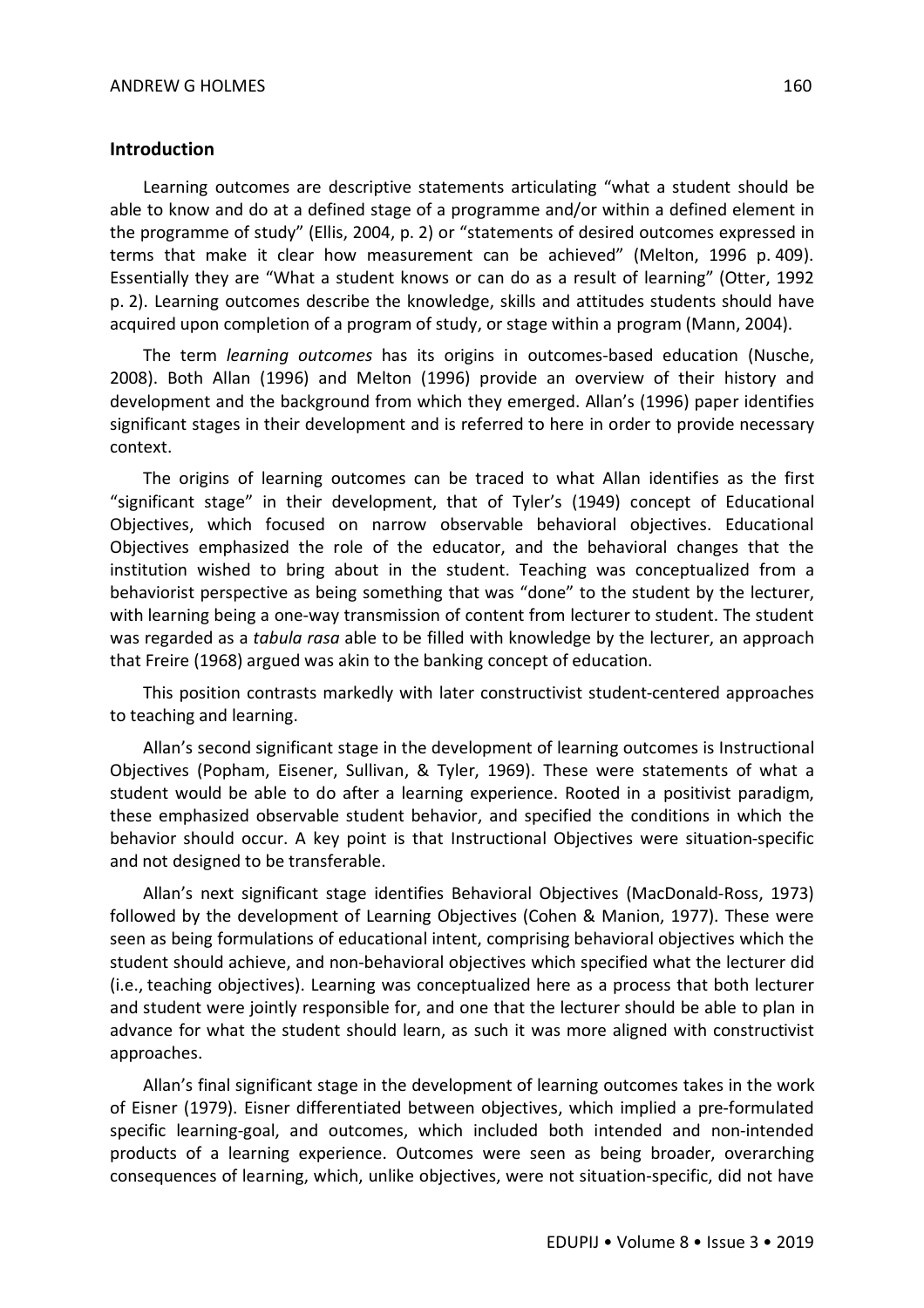to relate to specific contexts, nor necessarily to standards of performance. Consequently, they allowed for the potential transferability of learning from one context to another. Although not discussed by Allan, the inclusion of non–intended outcomes additionally allowed for serendipitous learning, although as will be seen, any benefits from this have largely been disregarded in the way outcomes have been implemented in higher education.

The use of prescribed, pre-formulated, learning outcomes contributed to the shift in emphasis from a behaviorist conception of teaching to more of a constructivist studentcentered one in higher education. Allan (1996, p. 100) identified that "uncoupling of subjectspecific outcomes from the stricture of behavioral outcomes represents a significant turning point in…curriculum design in higher education". Further to that, the use of the term "subject-specific outcome" to replace "learning objective" serves both to clarify the meaning of the terminology and to facilitate the shedding of the mantle of behaviorism with which the word "objective" is associated (Allan, 1996, p. 100).

Learning outcomes therefore allowed a shift in focus from what the lecturer was able to, or should, teach, to what the achievements and level of understanding of the student are expected to be (Attard, 2010). This moved emphasis away from behaviorist contentcoverage models of teaching to more constructivist student-focused pedagogy (O'Neill & McMahon, 2005).

Bloom's Taxonomy of Cognitive Objectives (1956) "one of the most widely applied and most often cited references in education" (as cited in Forehand, 2010, p. 41) along with later revisions and additions (Bloom, 1984; Bloom, Krathwohl, & Masia, 1999; Krathwohl, 2002) was a key influence in the introduction and use of learning objectives and outcomes in education. The identification of a cognitive domain, divided into six ascending levels, from knowledge through to evaluation: knowledge, comprehension, application, analysis, synthesis, and evaluation enabled the development of level descriptors, and the identification of key words and the types of questions that could be asked to evaluate, assess and facilitate learning at different levels. Today, numerous guides to writing learning outcomes exist, predominantly based on Bloom's work (see, for example, Carroll, 2001; Kennedy, Hyland, & Ryan, 2006), as do hundreds of websites, individual university guidelines and awarding body regulations.

#### *Learning outcomes in higher education*

One document cited by many (e.g., Heywood, 2000) as being a key paper in the development of learning outcomes in higher education, particularly in the United Kingdom, is the 1992 UDACE (Unit for the Development of Adult Continuing Education) project report entitled "Learning Outcomes in Higher Education" (Otter, 1992). The project utilized Bloom's Taxonomy, along with Carter's (1985) Taxonomy of Objectives as the starting point for further developing the use of learning outcomes. The UDACE research examined whether or not it was possible to describe a university degree in terms of its outcomes, essentially, what a graduate knows, can do, and understands. Its two main premises were that that the central purpose of higher education was learning and that "the measurement of learning might be best described through the description of outcomes…rather than the more traditional description of learning input, syllabus or course content" (Otter, 1992, p. i). Concluding that "a stronger focus on outcomes in higher education would enable quality assurance processes to be more transparent and rigorous" (p. i), and that it was essential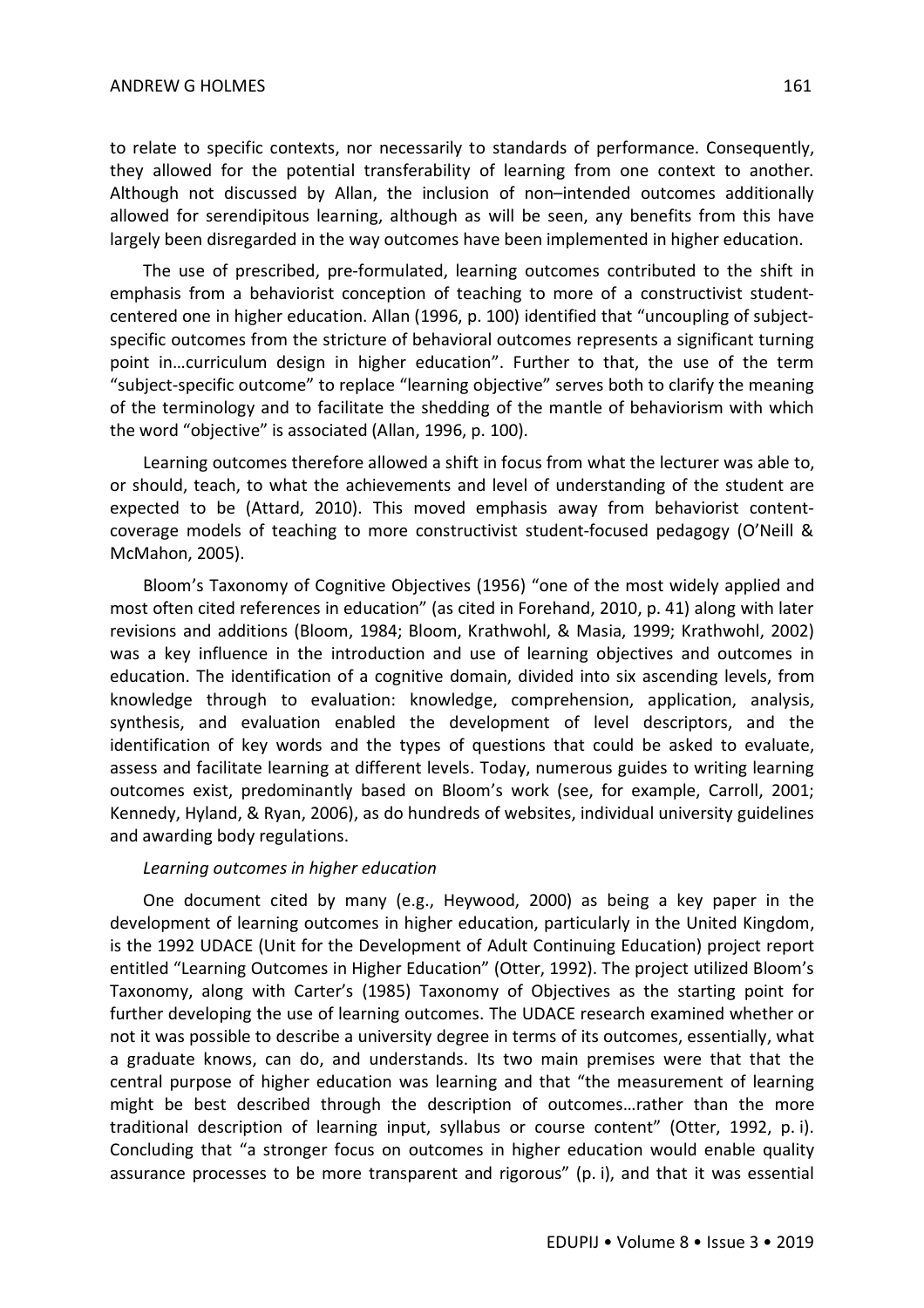that outcomes be assessed and recognized in accreditation systems. Academic credit was positioned as being explicitly linked to student achievement through the assessment of outcomes. This would also provide for a better way of recognizing and accrediting prior learning and informal learning. It was suggested that this would directly help to facilitate widening participation and access to university for adult learners and those with nontraditional qualifications (Otter, 1992).

The project's executive summary identified two achievements. Firstly, that it had tested and refined a model for the development of learning outcomes through "an iterative and collaborative process from within the academic culture, rather than by imposing managerial models from outside" (Otter, 1992, p. iii). Secondly, that it had developed a quality model, which linked the definition and assessment of learning outcomes with an approach to coherence and a credit framework. Importantly, it was argued that "Learning outcome statements…[enable] students…to achieve each outcome, or sensible groups of outcomes at his or her own pace" (Otter, 1992, p. 4). In the 25 plus years since the UDACE report's publication, the use of prescribed learning outcomes, along with credit-based modular academic programs, have become embedded in higher education practice in the UK, and across much of Europe and North America.

#### *The implied pedagogical benefits of learning outcomes*

It is strongly suggested (e.g., Attard, 2004) that learning outcomes represent one of the essential building blocks for a transparent higher education and qualification system, and that their introduction represents a change in emphasis from teaching to learning, contrasting the traditional lecturer-centered viewpoint with the adoption of a studentcentered approach (Adam, 2004). Otter (1992) maintained that the principal benefit of an outcomes-led approach lay in providing a focus for staff, students and employers to examine more clearly what they were seeking to achieve, enabling them to contribute actively to the development of a common understanding of the nature and purpose of higher education and of specific programs and awards.

The use of learning outcomes should provide for consistency and transparency in the assessment processes for both student and educator, helping academics choose a relevant teaching and learning strategy, and emphasizing the student's active role in the process of learning through an experiential student-centered approach (Ellis, 2004). Assessment is through demonstration of actual achievement, rather than being based on the time, or a specified period of time, that a student has spent engaged in study. As Ecclestone identified, "explicit outcomes enable alternative ways of generating evidence to achieve the outcomes instead of requiring attendance and time serving" (Ecclestone, 1999, p. 33). Crucially, they should allow for a level of negotiation between student and educator about the type of assessment evidence that the student will produce, and of the criteria which they will be assessed against, thereby allowing students to have more control over assessment processes by allowing them to initiate assessment when they have sufficient valid evidence of their achievement that meet the set criteria (Ecclestone, 1999). Gibbs argues that they empower students because they are not content-based, but outcome-based (Gibbs, 1995).

Learning outcomes therefore may be seen to play an important role in higher education processes of assessment and learning. Providing academics with a structure to clearly identify and articulate to students what they will or should know, be able to do or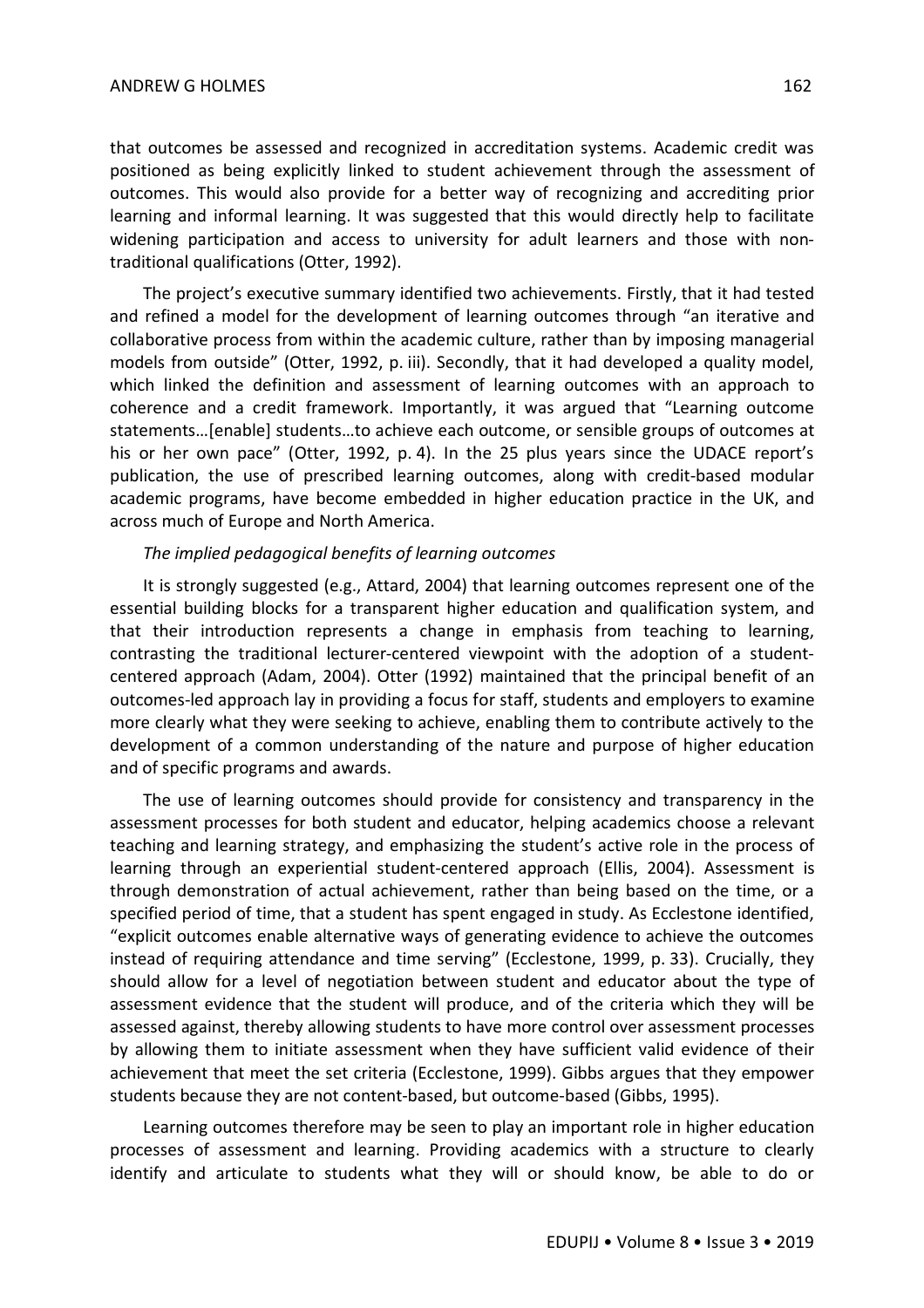understand, and what they may produce as evidence for assessment, and for students to actively engage as learners and decide when they will submit their evidence. They should act as an enabler for transferable skills, the accreditation of prior learning, including certificated and experiential learning, and through this, help to widen participation across the university. Yet, have all these pedagogical benefits been fully realized in practice?

#### *Benefits of quality-assurance processes*

In the United Kingdom, the 1997 Dearing Report instigated, along with other initiatives, a National Qualifications Framework for Higher Education and a Further and Higher Education Qualifications Framework (FHEQ). Dearing required all UK higher education institutions "to define learning outcomes for their programmes and to link learning outcomes to teaching and assessment" (Dillon, Reuben, Coats, & Hodgkinson, 2005 p. 1). In Europe, the 1999 Bologna Agreement explicitly identified the need for all EU university programs to be comparable and broadly aligned. Learning outcomes helped facilitate improvement and comparability of standards within and across institutional, national and international borders. Member states were required both to adopt common terminology and standards for provision and for undergraduate degrees to be relevant to the European labor market. This served a dual purpose of both "promoting higher education as an export business" (Holford, 2014 p. 7) and a social dimension which "aimed to open higher education more across the social spectrum" (p. 7). By 2004, a review of the Bologna process identified a growing emphasis on learning outcomes at the local, national and international level (Adam, 2004).

In 2000, the UK's Quality Assurance Agency for Higher Education (QAA) required universities to have processes in place for the monitoring of student attainment based on learning outcomes (Quality Assurance Agency for Higher Education, 2000). By 2004, they further identified that "most departments in most institutions, have fully adopted the principles of programme design with respect to learning outcomes" (Quality Assurance Agency for Higher Education, 2007, p. 1), and that after three years, "Almost all of the institutional audit reports published…explicitly mention learning outcome" (Quality Assurance Agency for Higher Education, 2007, p. 1). Similar processes took place throughout Europe. By the end of the first decade of the  $21<sup>st</sup>$  century, learning outcomes had become embedded in and integral to institutional and individual practice in higher education. Within the UK, the QAA's Quality Code states that Higher education providers must ensure that the assessment of students is: robust, valid and reliable and that "the award of qualifications and credit are based on the achievement of the intended learning outcomes" (Quality Assurance Agency for Higher Education, 2011, p. 1). Learning outcomes then, particularly in terms of UK higher education, are clearly taken very seriously.

### *In-practice tensions caused by learning outcomes for both quality assurance and pedagogical purposes*

Because learning outcomes are used both for the processes of teaching and assessment, and for quality assurance, this has led to certain tensions, which manifest as problems in practice. Melton (1996, p. 418) argued that one "serious problem" with learning outcomes is that students have different abilities and progress at different rates; therefore, "they will be ready for assessment at different points in time." Yet this problem should not occur if outcomes allow students to determine what assessment evidence they will need to produce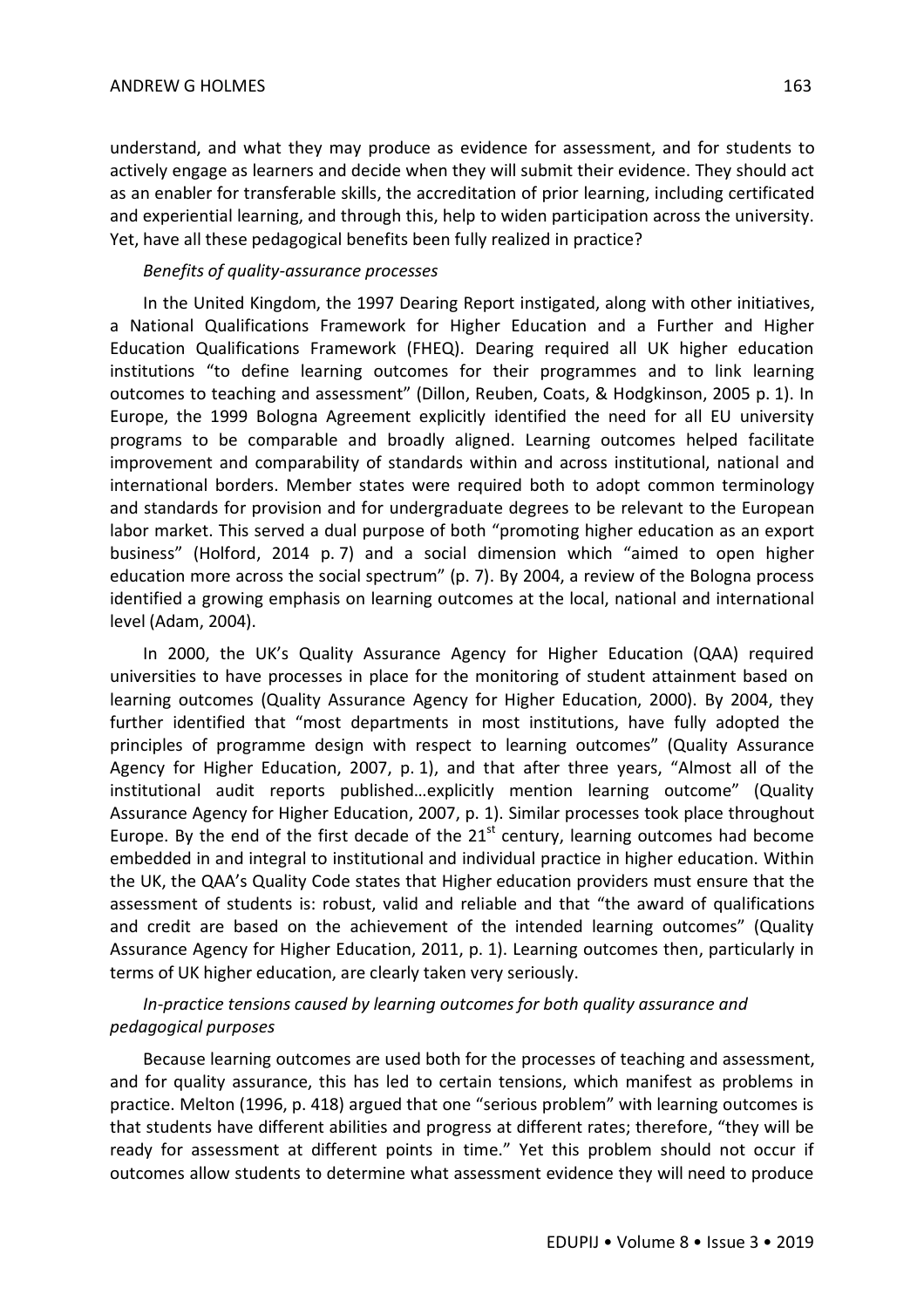in order to meet a certain outcome, and by when. University systems utilizing learning outcomes should, if outcomes are used as intended in the UDACE report, allow students to be assessed when they believe they are "ready" i.e., students should be able to decide when they can submit work for assessment. But higher education managerial and administrative systems are rarely, if ever, sufficiently flexible to accommodate this. Universities have predetermined assessment periods within the academic year, with specified deadlines by which students must submit their work. Administrative systems also usually prevent students from submitting work earlier than the assessment deadline, and penalize them heavily if they submit work after it. Often students will fail a module or receive a substantially reduced grade if they do not submit by the assessment deadline. This practice clearly undermines one of the stated potential benefits of using outcomes – that of allowing students to initiate assessment when they have gathered sufficient evidence of their achievement.

As well as allowing students to demonstrate achievement when they are "ready," learning outcomes should allow students to do this in a variety of ways. This can allow for an element of negotiation between student and lecturer about course/module content, and for different students in a cohort to be able to demonstrate achievement of an outcome in the most appropriate way for them as individuals (Wiggins, 1998). Yet, very few university programs cater for this level of flexibility. Instead, it is a typical requirement that an outcome is demonstrated/achieved through a specified assessment method, for example, an essay, and the only choice students are provided with is *which* essay question to answer from a prescribed list. Students who fail to answer the essay question may be penalized, despite them having achieved a module's learning outcomes.

If the full potential of learning outcomes is to be realized, then the curricula should allow individual students to be able to negotiate what assessment evidence they will produce and to decide when to submit it for assessment. Yet, current rigid and inflexible administrative, managerial, and quality-assurance processes do not allow for this.

#### *Negative affect that learning outcomes have on sustainable and lifelong learning*

"Sustainable learning" is that which "encompasses the knowledge, skills and predispositions required to underpin lifelong learning activities" (Boud, 2000, p. 151). Boud argues that, whilst assessment serves a certification purpose, students also need to be prepared for assessment tasks which they may face *throughout* their lives. In considering the functions of assessment, Boud (2000) introduced the concept of "sustainable assessment," i.e., that which supports sustainable learning and which he identified as being "not a method but a way of thinking about all aspects of assessment practices" (Boud, 2000, p. 165). The concept of "sustainable assessment" is that assessment processes should meet the student's needs of the present without compromising their ability to meet their own future (lifelong) learning needs. Yet, as Sadler (2007, p. 387) argued, assessment practices frequently "focus on methods of getting students through – often at the expense of what it really means to learn."

Boud (2000, p. 151) argued that "If assessment tasks within courses at any level act to undermine lifelong learning, then they cannot be regarded as making a contribution to sustainable assessment." If too great an emphasis is placed on summative assessment for certification purposes – essentially what takes place in many university programs (Postareff,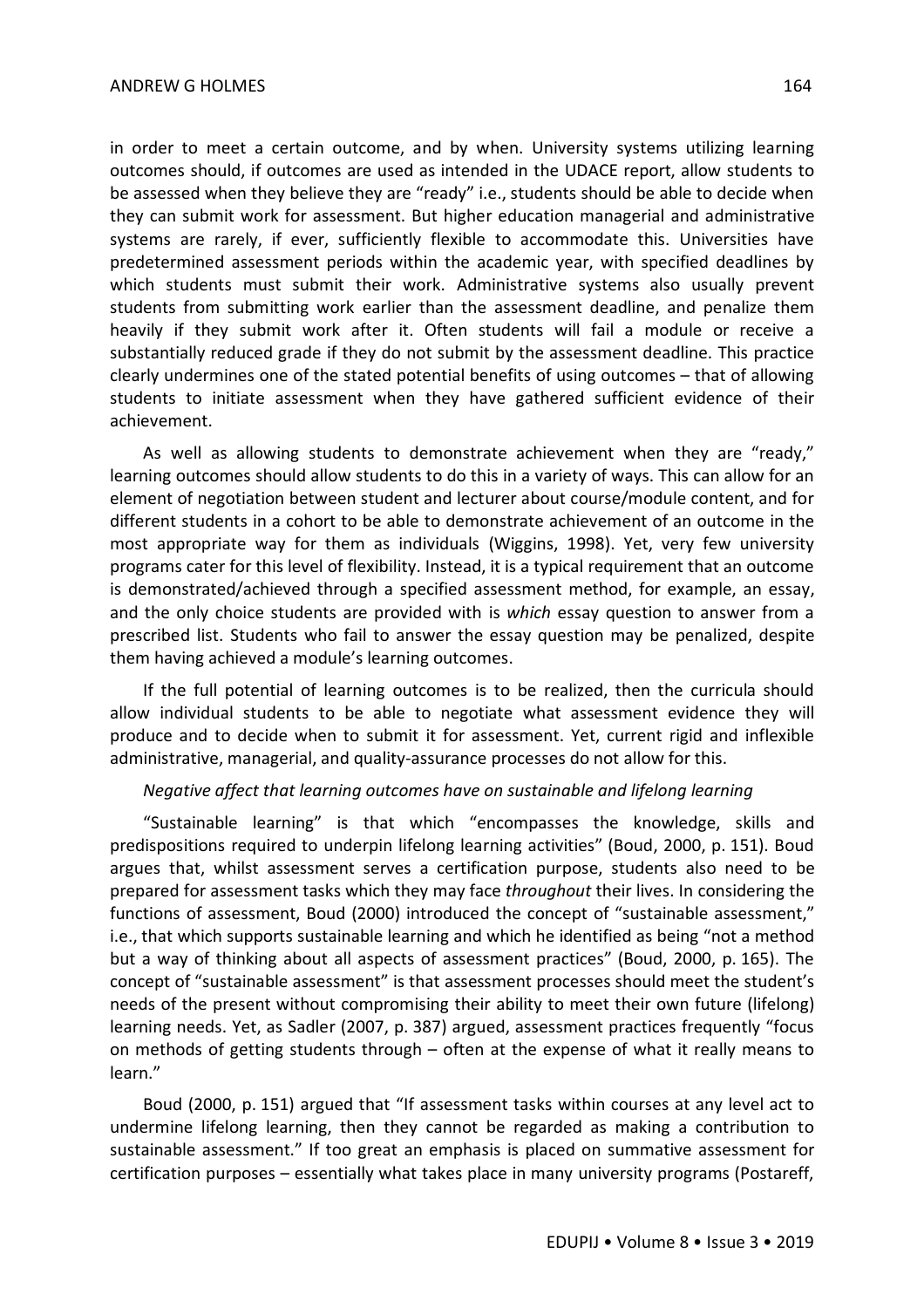Virtanen, Katajavuori, & Lindblom-Ylanne, 2012; Williams, 2014), this may undermine and constrain the student's future lifelong learning. In a later paper, co-written with Falchikov, Boud discussed the need for aligning assessment with long-term/lifelong learning; preparing students with the skills and dispositions needed for their future learning and development. They argued that within universities there is a "dominant view of assessment that is not sufficiently compatible with the goal of fostering learning" (Boud & Falchikov, 2006, p. 411) and signpost a requirement for change if the discourse of assessment is not to be disabling to lifelong and long-term learning.

If students are encouraged to focus only upon learning for certification and achievement, this can hinder their overall lifelong learning as they will start to believe that uncertificated and non-assessed learning has no intrinsic value or worth. Yet the use of prespecified learning outcomes clearly encourages, and by default, requires this focus. One of the key conclusions of the 1992 UADCE project was that "outcome definitions which are not assessable are not of any practical value" (Otter, 1992, p. ii). This is antithetical to Boud's concept of sustainable and lifelong learning. Moreover, the assumption and labeling of outcomes which are not assessable as being valueless undermines some of the fundamental roles of higher education, such as those of inculcating values and attitudes which "contribute to the socialization of enlightened, responsible and constructively critical citizens" (Bengu, 1997, Section 1.3). It is also highly questionable as to whether every aspect of learning at university can, or should, be assessed, as is the assumption that an outcome, which is not assessed is automatically of no practical value.

As a consequence of this, learning outcomes may have serious negative effects for assessment processes, as they lead to students focusing solely upon their achievement of the required outcomes, and adopt a highly instrumental approach to assessment. There is also evidence emerging that contemporary students are becoming increasingly instrumental in their approach to assessment (Brown & Carusso, 2013; Ecclestone, 2010; Field, 2012; Williams, 2012). As Ainley and Allen (2012, p. 24) argued, students "displaying knowledge for assessment has replaced learning with test-taking." More recently, Boud (2014, p. 15) identified that students asking "Will it count?" is commonly heard when lecturers ask them to complete a task. If an exercise does not count towards the summative assessment, the achievement of a specific learning outcome, some students will not see the point of engaging with it. In a similar vein, Torrance (2012) argues that where students are only required to pursue stated pre-specified intended learning outcomes, it may convey the idea to them that learning outside the externally specified parameters of others is less valid, or irrelevant. As such, any serendipitous learning is devalued, perhaps ignored, as is the student's future lifelong and sustainable learning.

#### *Difficulties associated with the clarity of learning outcomes*

Learning outcomes should provide clarity, consistency and transparency in assessment processes for both student and educator (Ellis, 2004; Otter, 1992). Yet, both Sadler (2007) and Torrance (2007) suggested that they are too frequently overspecified and that the language they are written in does not always help learning. Simply put, students may just not understand what a learning outcomes requires of them. However, this problem may not be the student's fault. Hussey and Smith (2002, p. 30) argued that it is "impossible" to write learning outcomes that are sufficiently precise that learners can understand what is expected of them. They maintain that however carefully they are written, they can *only* be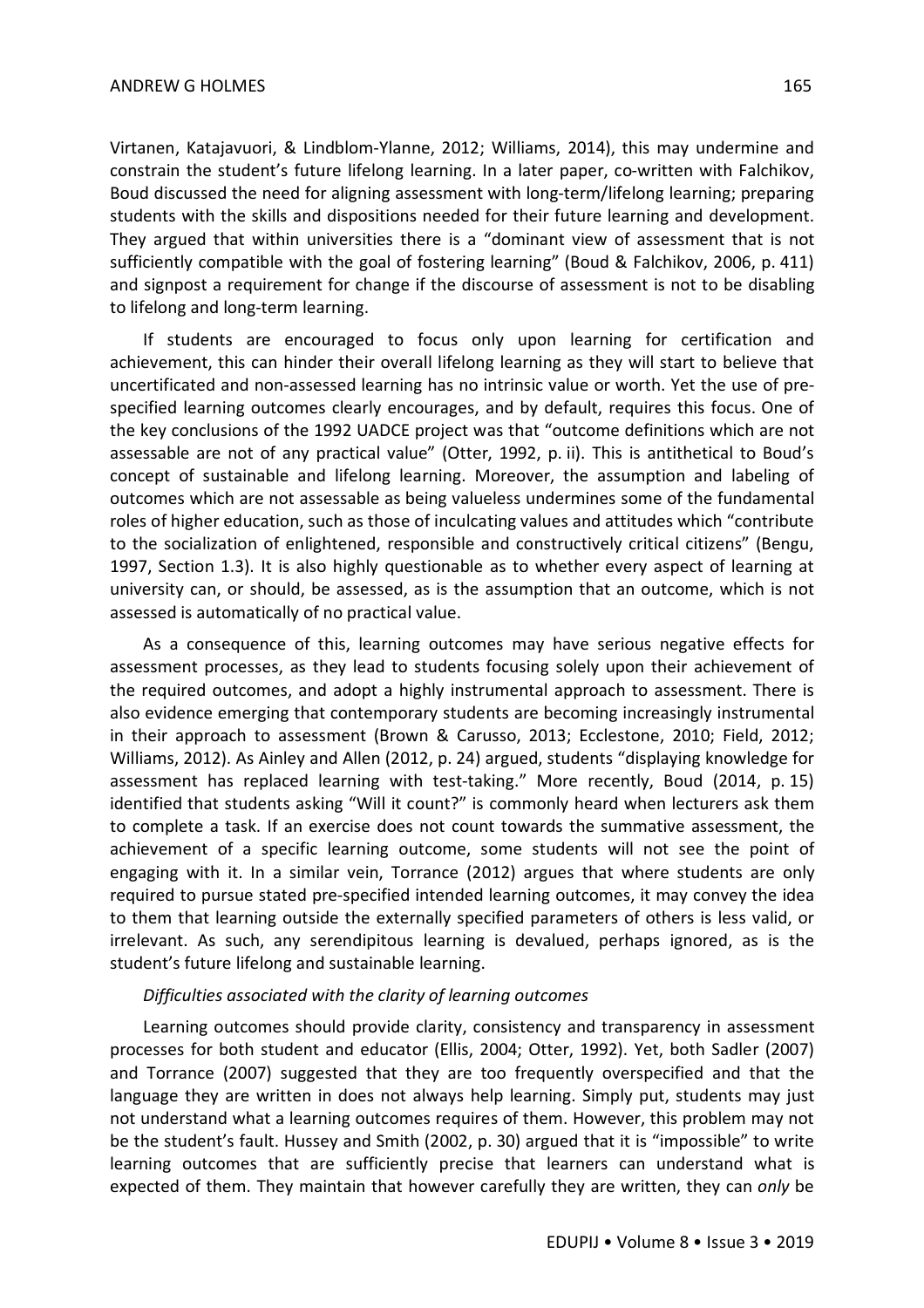interpreted in the light of prior understanding of what quality or standard is appropriate in a given subject at a given level (Hussey & Smith, 2002, 2003, 2008). This is an important dimension of assessment. If learning outcomes are not articulated in a way that all students can understand, then they may not be able to produce assessed work that meets them. Therefore, from this perspective, their use may be antithetical to claims (e.g., Ellis, 2004; Otter, 1992) that they provide clarity and transparency in assessment processes for students.

Hussey and Smith (2002, p. 225) argued that learning outcomes "remain ambiguous whatever descriptors are used," articulating a strong argument that outcomes only provide a *general guide* as to what is expected and that students (and educators) require *specific* knowledge in order to be able to correctly interpret them (and learners may not have this knowledge). They identified that, as a result of this, outcomes should only really be used to provide a *general* guide to students about what is expected, not specific outcomes against which they are assessed and graded. They further criticize outcomes because they are insensitive to the requirements of different academic disciplines. For example, outcome sequences such as: "describe," "understand," "analyze" may represent cognitive progression; but could be contradictory to the empirical knowledge of practitioners. Whilst the word "understand," is, they argue, very different when applied to quantum field mechanics compared with Darwinian evolutionary theory. And a student's use of the word "understand" may often be prefaced with an authoritative adjective (Holmes, 2018) which may determine whether or not they believe a surface or deep approach to learning is required of them. The term "understand," as frequently used in outcomes, is open to subjective interpretation, with academics and students interpreting the requirements of understanding quite differently (Holmes, 2018). Hussey and Smith (2002) identified that prescriptive lists of learning outcome indicators are of little use as outcomes have an inherent need to differ for different subjects, as well as for different topics within a single subject. Whatever wording is chosen for an outcome, it can only be interpreted in the light of prior understanding of what quality or standard is appropriate in a given subject at a given level. That prior understanding is a form of "hidden curriculum" (Joughin, 2009, 2010) as students are extremely unlikely to have the same prior understanding that a lecturer who writes an outcome has. Hussey and Smith (2002, p. 220) argued that the assumption that outcomes can be written with a prescribed vocabulary of specific descriptors in order to provide objective measurable assessment devices is "fundamentally mistaken." Effectively there exists a false-rubric of "transparency" where educators must clearly state what they are going to teach, and are then held accountable for their success or failure.

Finally, it is noted that although learning outcomes have facilitated a shift from behaviorist models of teaching to constructivist models of learning, for those academics who embrace a wholly constructivist approach to learning principles the use of outcomes can be problematical. A constructivist approach (von Glaserfeld, 1995) would necessarily argue that predetermined specified outcomes are simply not possible, because knowledge and meaning are individually constructed by, and are unique to, each student. A constructivist approach should allow the outcomes to be changed for different students, and to allow them to negotiate and agree their own outcomes based on their individuated areas of interest – making the learning experience more meaningful and relevant. In practice,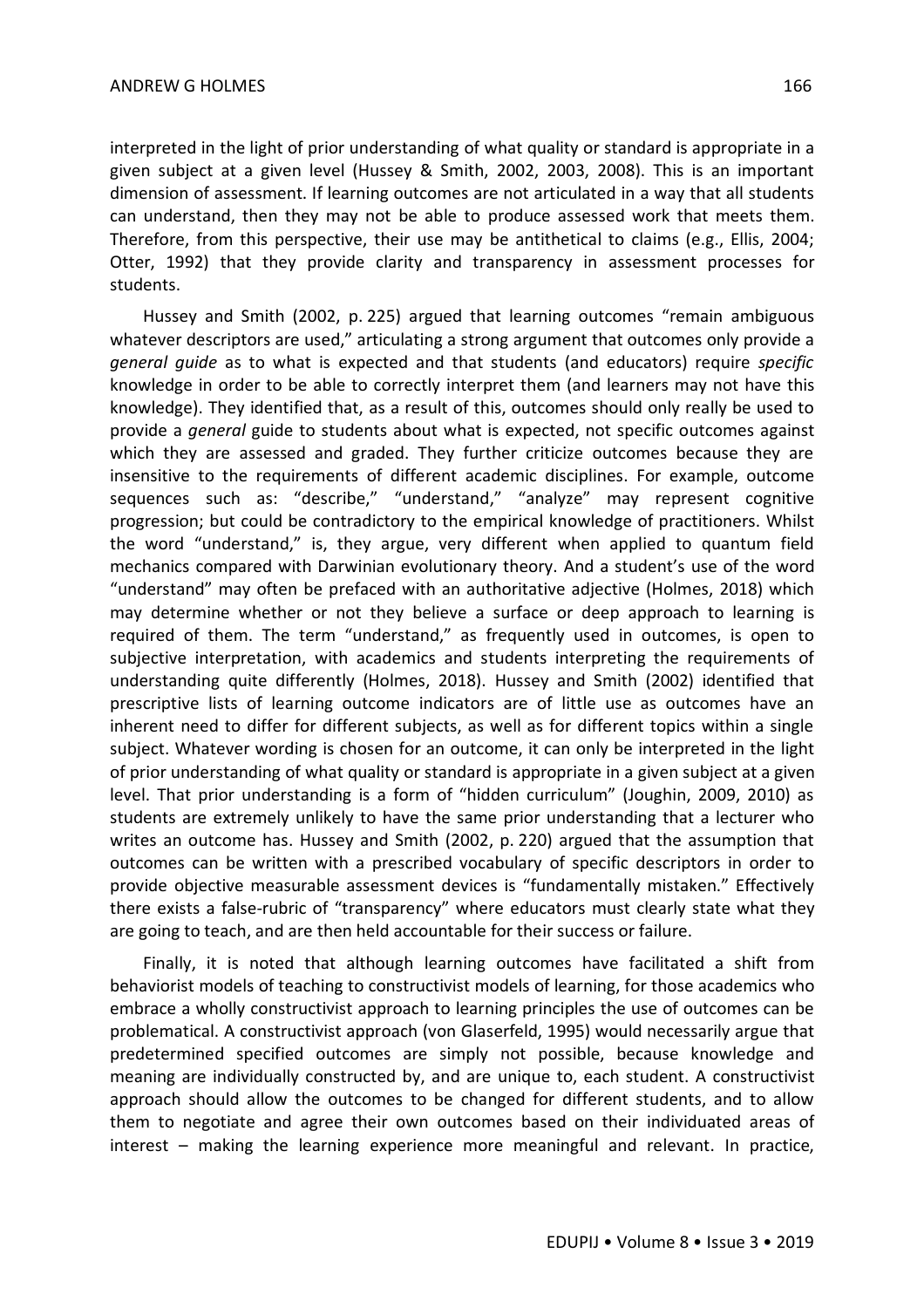university assessment and administrative procedures do not allow for this, as both the outcomes and methods of assessment have to be specified in advance of the teaching.

#### **Concluding Remarks**

It would seem clear that learning outcomes have brought benefits to assessment and teaching processes in higher education. Yet, they may also have a negative impact on learning. It is evident that they are not being used as envisaged or as originally intended by the 1992 UDACE report, because they do not, as currently operationalized, allow students to decide how and by when they will evidence their achievement of an outcome. The improvements that learning outcomes could bring to the pedagogical process have not been fully realized, and an opportunity that has been lost. This leads to the question that must be raised by all university educators, "Are learning outcomes, as currently operationalized, providing all the benefits they were meant to deliver?" The answer is, at present, clearly not.

It is interesting to note that Allan's (1996) paper concludes with the following statement:

The challenge to designers of curricula in higher education is now to harness the use of learning outcomes to view learning from the perspective of the student, rather than the lecturer, and thereby to enrich the quality of learning experienced by undergraduate students. (p. 105)

Just over 20 years later, with learning outcomes wholly embedded throughout university education, this statement is still very apposite. Allan's challenge to designers of university curricula is still to be taken up. Perhaps now is the time for educators to rise to this challenge? For if we do not, then the promised benefits of learning outcomes will never be fully realized.

#### **References**

- Adam, S. (2004). *A consideration of the nature, role, application and implications for European education of employing learning outcomes at the local, national and international levels.* Edinburgh, United Kingdom: Scottish Executive.
- Ainley, P., & Allen, M. (2012). Hard times for education in England. *Educational Futures e-Journal of the British Education Studies Association, 5*(1), 15-28.
- Allan, J. (1996). Learning Outcomes in Higher Education. *Studies in Higher Education 21*(1), 93-108.
- Attard, A. (2010). *Student Centred learning; an insight into theory and practice.* Brussels, Belgium: European Students Union EU Lifelong Learning Programme imprint.
- Bengu, S. M. E. (1997). *A Programme for the Transformation of Higher Education.* Education White Paper 3. Pretoria, South Africa: South Africa Department of Education.
- Bloom, B. S. (1984). *Taxonomy of Educational Objectives: The Classification of Educational Goals: Handbook 1: Cognitive domain* (2nd ed.). New York, NY: Addison Wesley.
- Bloom, B. S., Krathwohl, D. R., & Masia, B. R. (1999). *Taxonomy of Educational Objectives Book 2 - Affective Domain* (2nd ed.). New York, NY: Longman.
- Brown, R., & Carasso, H. (2013). *Everything For Sale? The Marketization of UK Higher Education*. London: Routledge.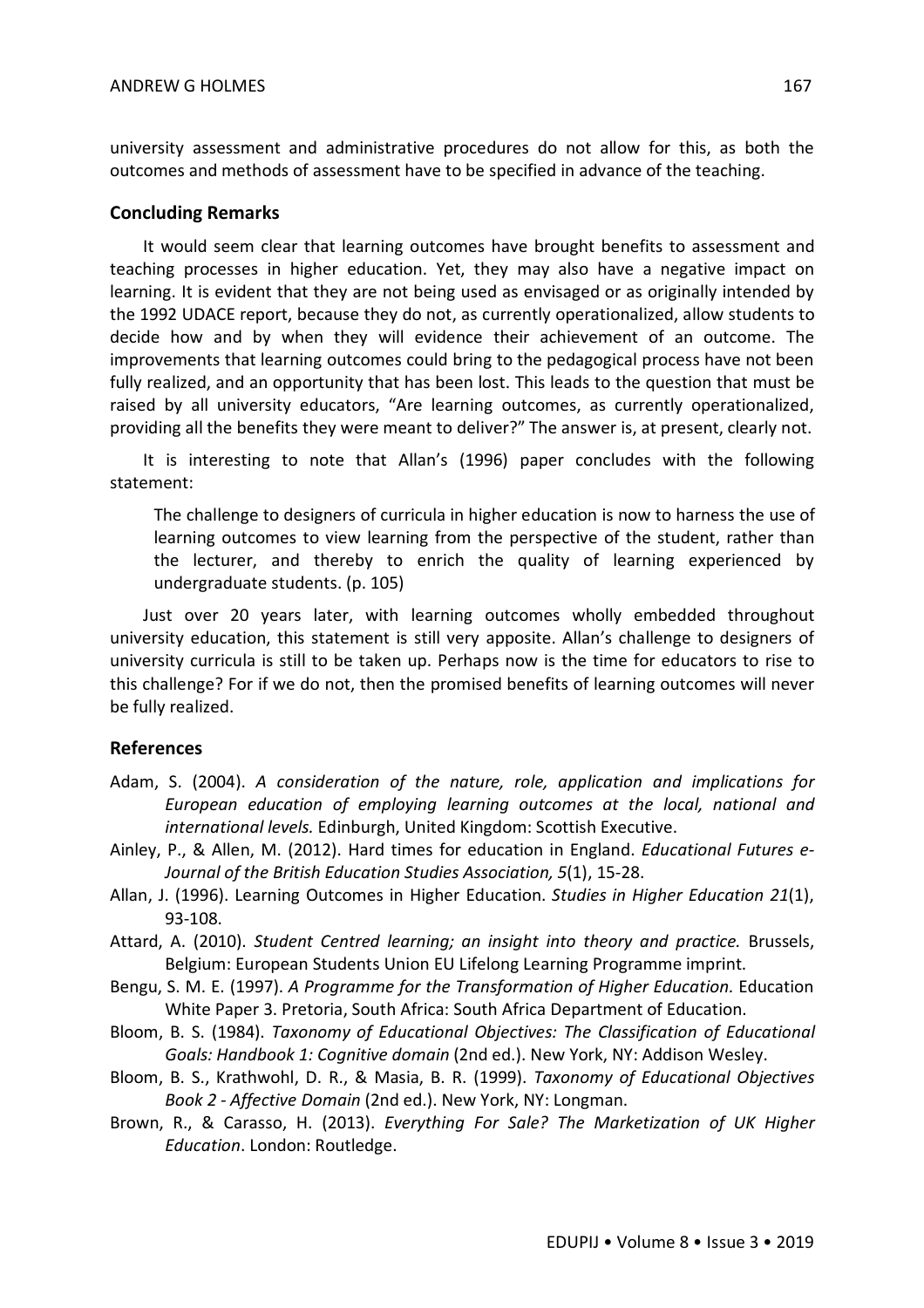- Boud, D. (2000). *Sustainable Assessment: rethinking assessment for the learning society*. *Studies in Continuing Education, 22*(2), 151-167.
- Boud, D., & Falchikov, N. (2006). Aligning assessment with long-term learning. *Assessment and Evaluation in Higher Education, 31*(4), 399-413.
- Carrol, J. (2001). Writing learning outcomes: some suggestions. 2014.
- Carter, R. (1985). A taxonomy of objectives for professional education. *Studies in Higher Education, 10*(2), 135-149.
- Cohen, L., & Manion, L. (1977). *A Guide to Teaching Practice*. London: Routledge.
- Dearing, R. (1997). *Higher Education in the learning society*. London: National Committee of Inquiry into Higher Education (NCIHE).
- Dillon, C., Reuben, C., Coats, M., & Hodgkinson, L. (2005, July). *Learning outcomes and their assessment: putting open university pedagogical practices under the microscope.* Paper presented at the First International Conference on Enhancing Teaching and Learning through Assessment. Hong Kong.
- Ecclestone, K. (1999). Empowering or Ensnaring?: The Implications of Outcomes-based Assessment in Higher Education. *Higher Education Quarterly, 53*(1), 29-48.
- Ecclestone, K. (2010). *Transforming Formative Assessment in Lifelong Learning*. Buckingham, United Kingdom: Open University Press.
- Eisner, E. (1979). *The Educational Imagination.* New York, NY: Macmillan.
- Ellis, G. (2004). *Rough Guide to Learning Outcomes.* Teesside, The University of Teesside Centre for Learning and Quality Enhancement: 24.
- Field, S. (2012, June). *Understanding attendance and non-attendance motivation amongst first year undergraduate students*. Paper presented at the SOLSTICE and CLTR conference on Enhancing Learning, Teaching and Student Success. Edge Hill University, Ormskirk, United Kingdom.
- Forehand, M. (2010). Bloom's Taxonomy. In M. Orey (Ed.), *Emerging Perspectives on Learning, Teaching and Technology* (pp. 41-47). Zurich, Switzerland: Jacobs Foundation.
- Freire, P. (1968). *Pedagogy of the Oppressed*. London: Penguin
- http://www.timeshighereducation.co.uk/the-unhappiness-principle/421958.article.
- Gibbs, G. (1995). *Assessing student centred courses.* Oxford, United Kingdom: Oxford Centre for Staff Learning and Development (OCSLD).
- Heywood, J. (2000). *Assessment in Higher Education Student Learning, Teaching, Programmes and Institutions*. London: Kingsley.
- Holford, J. (2014). The lost honour of the Social Dimension: Bologna, exports and the idea of the university. *International Journal of Lifelong Education, 33*(1), 7-25.
- Holmes, A. G. (2018). The Role of Interest and Enjoyment in Determining Students' Approach to Learning. *Education Process International Journal, 7*(2), 140-150.
- Hussey, T., & Smith, P. (2002). The trouble with learning outcomes. *Active Learning in Higher Education, 3*(3), 220-233.
- Hussey, T., & Smith, P. (2003). The Uses of Learning Outcomes. *Teaching in Higher Education, 8*(3), 357-368.
- Hussey, T., & Smith, P. (2008). Learning Outcomes: a conceptual analysis. *Teaching in Higher Education, 13*(1), 107-115.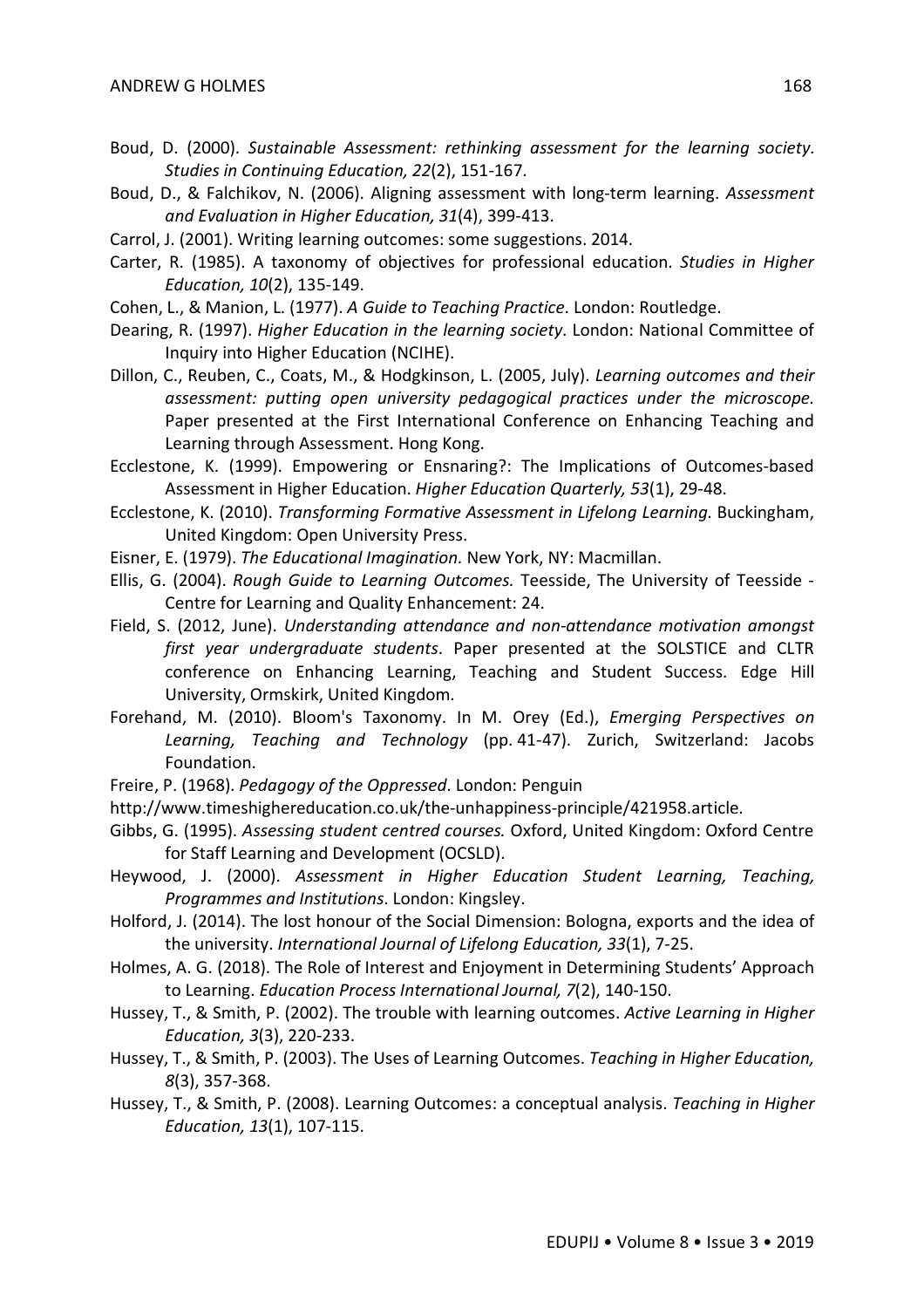- Joughin, G. (2009). Assessment, Learning and Judgement: Emerging Directions. In G. Joughin (Ed.), *Assessment, Learning and Judgement in Higher Education* (pp. 13-27). Dordrecht, Netherlands: Springer.
- Joughin, G. (2010). The hidden curriculum revisited: a critical review of research into the influence of summative assessment on learning. *Assessment and Evaluation in Higher Education, 35*(3), 335-345.
- Kennedy, D., Hyland, A., & Ryan, N. (2006). Writing and Using Learning Outcomes: a Practical Guide. Implementing Bologna in your institution. In E. Froment, J. Kohler, L. Purser & L. Wilson (Eds.), *EUA Bologna Handbook.* C 3.4-1. Planning and implementing key Bologna **come features.** Retrieved **from** https://www.fibaa.org/fileadmin/uploads/content\_uploads/Writing\_and\_Using\_Lear ning\_Outcomes\_01.pdf.
- Krathwohl, D. (2002). A revision of Bloom's Taxonomy: An overview. *Theory into Practice, 41*(4), 212-218.
- MacDonald-Ross, M. (1973). Behavioural Objectives a critical review. *Instructional Science, 2*(1), 1-52.
- Mann, S. J. (2004). *Guidelines for Writing Aims and Intended Learning Outcomes at the Programme and Course level*. Glasgow, http://www.gla.ac.uk/media/media\_105307\_en.pdf .
- Melton, R. (1996). Learning Outcomes for Higher Education: Some Key Issues. *British Journal of Educational Studies, 44*(4), 409-425.
- Nusche, D. (2008). Assessment of Learning Outcomes in Higher Education; a comparative review of selected practices. *OECD Education Working Papers No 15: 50.* https://doi.org/10.1787/244257272573.
- O'Neill, G., & McMahon, T. (2005). Student-Centered Learning: What does it mean for students and lecturers? In O. Holmes, T. McMahon & G. McCulloch (Eds.),. *Emerging Issues in the practice of university learning and teaching* (pp. 27-36). Dublin, Republic of Ireland: HEA Academy AISHE.
- Otter, S. (1992). *Learning Outcomes in Higher Education. A Development Project Report.* London: Department for Education, Unit for the Development of Adult Continuing Education (UDACE). ERIC Number: ED354397.
- Popham, J., Eisener, E., Sullivan, H., & Tyler, L. (1969). *Instructional Objectives*. Washington D.C.: American Educational Research Association.
- Postareff, L., Virtanen, V., Katajavuori, N., & Lindblom-Ylanne, S. (2012). Academics' conceptions of assessment and their practices. *Studies in Educational Evaluation, 38*(3-4), 84-92.
- Quality Assurance Agency for Higher Education. (2000). *Code of practice for the assurance of academic quality and standards in higher education. Assessment of students*. Gloucester, United Kingdom: The Quality Assurance Agency for Higher Education.
- Quality Assurance Agency for Higher Education. (2007). *Outcomes from institutional audit. The adoption and use of learning outcomes*. Gloucester, United Kingdom: The Quality Assurance Agency for Higher Education.
- Quality Assurance Agency for Higher Education. (2011). UK Quality Code for Higher Education. *Part A: Setting and maintaining threshold academic standards. Chapter A6: Assessment of intended learning outcomes.* Gloucester, United Kingdom: The Quality Assurance Agency for Higher Education.